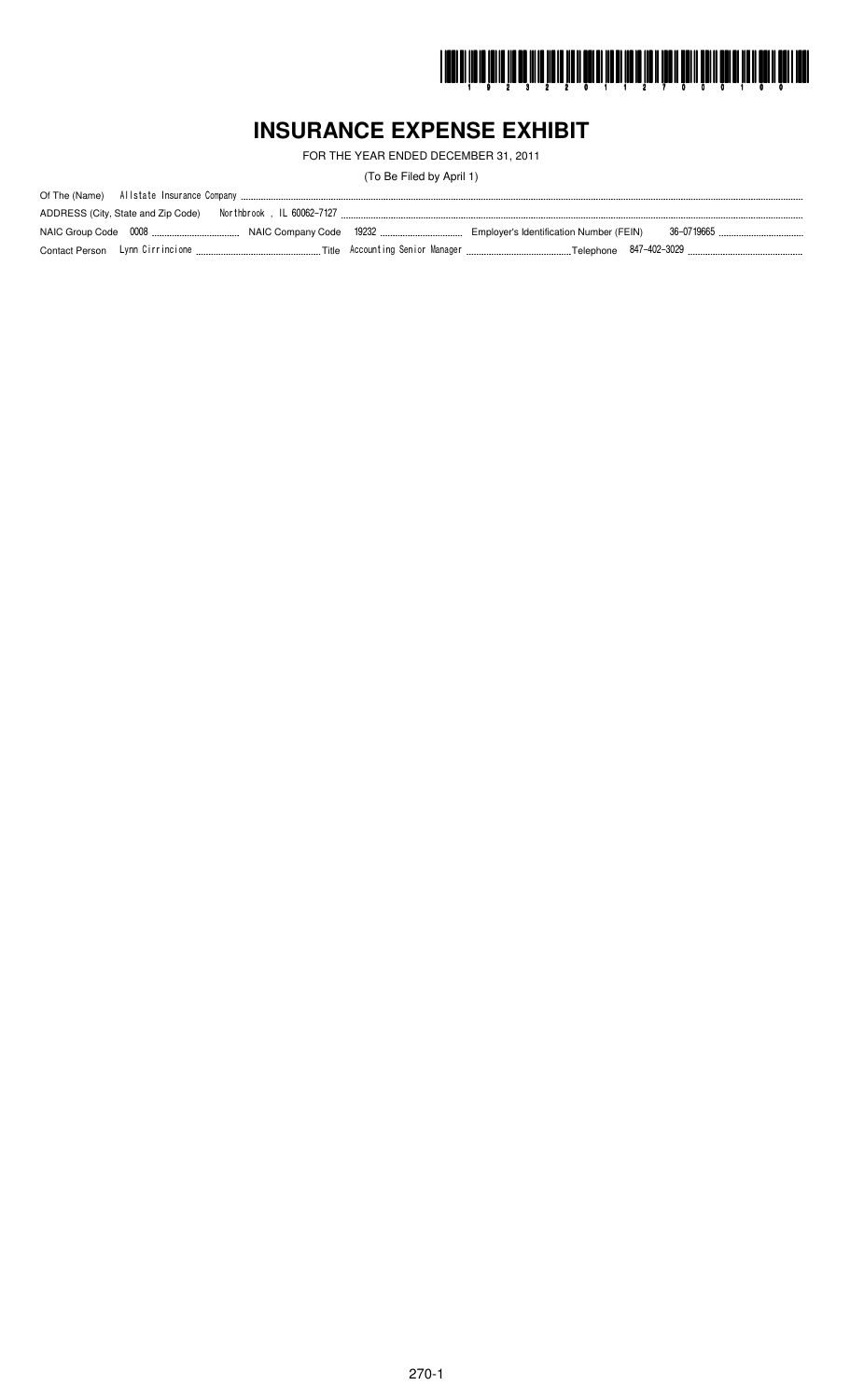# **INTERROGATORIES**

| 1.  | Change in reserve for deferred maternity and other similar benefits are reflected in:                                                       |                   |
|-----|---------------------------------------------------------------------------------------------------------------------------------------------|-------------------|
|     |                                                                                                                                             | $\lceil$ $\rceil$ |
|     |                                                                                                                                             | $\lceil$          |
|     |                                                                                                                                             | $\lceil X \rceil$ |
|     |                                                                                                                                             |                   |
| 2.  | Indicate amounts received from securities subject to proration for federal tax purposes. Report amounts in whole dollars only:              |                   |
|     |                                                                                                                                             |                   |
|     |                                                                                                                                             |                   |
|     |                                                                                                                                             |                   |
|     |                                                                                                                                             |                   |
|     |                                                                                                                                             |                   |
| 3.  | Indicate amounts shown in the Annual Statement for the following items. Report amounts in whole dollars only:                               |                   |
|     |                                                                                                                                             |                   |
|     |                                                                                                                                             |                   |
| 4.1 | The information provided in the Insurance Expense Exhibit will be used by many persons to estimate the allocation of expenses and profit to |                   |
| 4.2 |                                                                                                                                             |                   |
|     | Statement may be attached.                                                                                                                  |                   |
|     |                                                                                                                                             |                   |

### 4.3 If yes, explain:

The Miscellaneous taxes unassigned reflected on parts II and III are tax expenses that were incurred in states and provinces where AIC is licensed but does not write any business.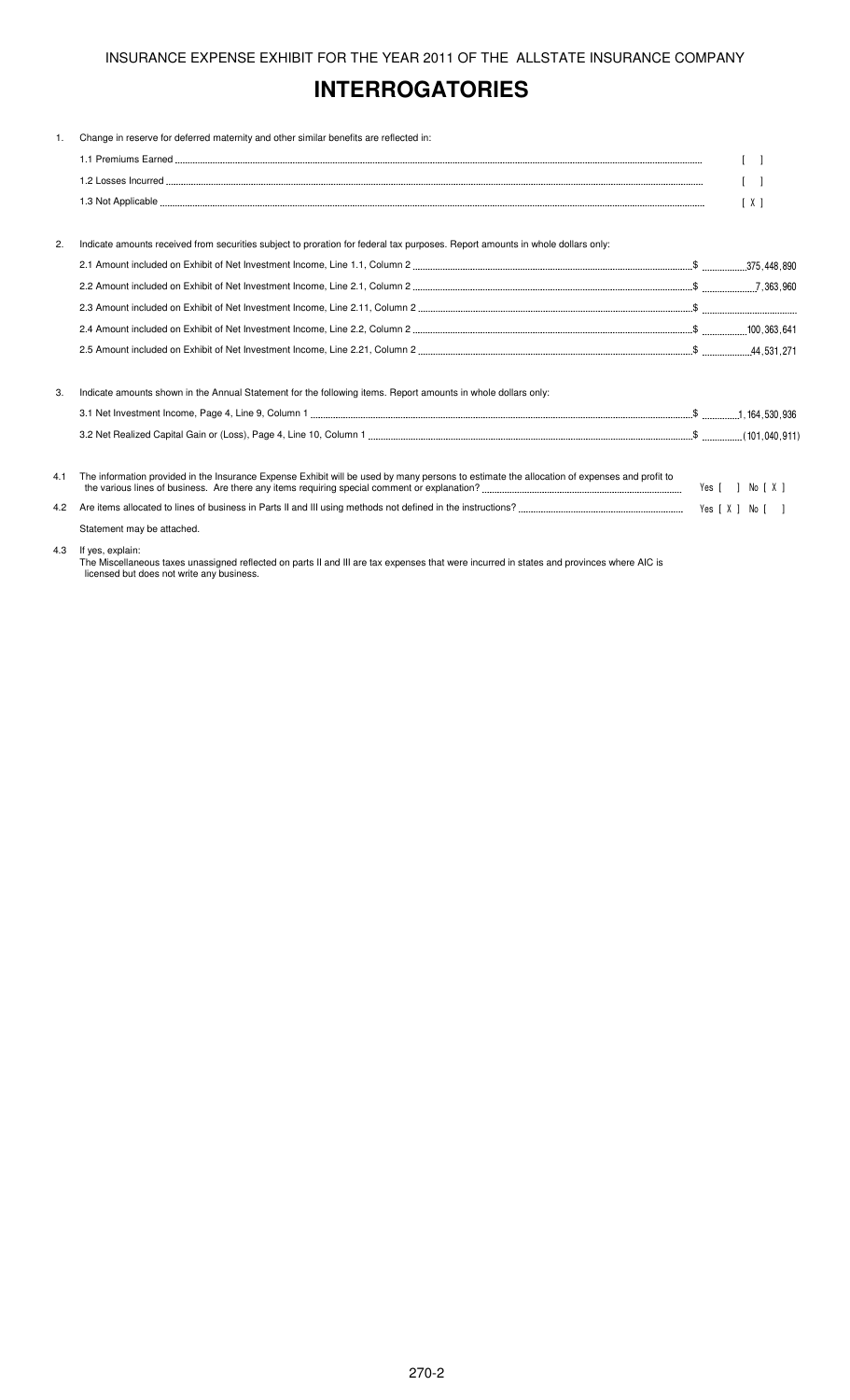# **PART I - ALLOCATION TO EXPENSE GROUPS**

|       |                                            |                            | (000 OMITTED)                                                                                                                                                                                                                                                                                                                                                 |                             |                                         |                        |                       |
|-------|--------------------------------------------|----------------------------|---------------------------------------------------------------------------------------------------------------------------------------------------------------------------------------------------------------------------------------------------------------------------------------------------------------------------------------------------------------|-----------------------------|-----------------------------------------|------------------------|-----------------------|
|       |                                            | $\mathbf{1}$               |                                                                                                                                                                                                                                                                                                                                                               | Other Underwriting Expenses |                                         | 5                      | 6                     |
|       |                                            |                            | $\overline{2}$                                                                                                                                                                                                                                                                                                                                                |                             | $\overline{\mathbf{A}}$                 |                        |                       |
|       |                                            |                            | Acquisition, Field                                                                                                                                                                                                                                                                                                                                            |                             |                                         |                        |                       |
|       |                                            |                            | Supervision and                                                                                                                                                                                                                                                                                                                                               |                             |                                         |                        |                       |
|       | <b>Operating Expense Classifications</b>   | Loss Adjustment<br>Expense | Collection                                                                                                                                                                                                                                                                                                                                                    | General                     | Taxes, Licenses                         | Investment<br>Expenses | <b>Total Expenses</b> |
|       |                                            |                            | <b>Expenses</b>                                                                                                                                                                                                                                                                                                                                               | Expenses                    | and Fees                                |                        |                       |
| 1.    | Claim adjustment services:                 |                            |                                                                                                                                                                                                                                                                                                                                                               |                             |                                         |                        |                       |
|       |                                            |                            | $\mathcal{L} = \{1, 2, \ldots, 2, \ldots, 2, \ldots, 2, \ldots, 2, \ldots, 2, \ldots, 2, \ldots, 2, \ldots, 2, \ldots, 2, \ldots, 2, \ldots, 2, \ldots, 2, \ldots, 2, \ldots, 2, \ldots, 2, \ldots, 2, \ldots, 2, \ldots, 2, \ldots, 2, \ldots, 2, \ldots, 2, \ldots, 2, \ldots, 2, \ldots, 2, \ldots, 2, \ldots, 2, \ldots, 2, \ldots, 2, \ldots, 2, \ldots$ |                             |                                         |                        | 296, 128              |
|       |                                            |                            |                                                                                                                                                                                                                                                                                                                                                               |                             | <br> ---------------------------------- |                        |                       |
|       |                                            |                            |                                                                                                                                                                                                                                                                                                                                                               |                             |                                         |                        |                       |
|       |                                            |                            |                                                                                                                                                                                                                                                                                                                                                               |                             |                                         |                        |                       |
|       | 1.4 Net claim adjustment services (Lines   |                            |                                                                                                                                                                                                                                                                                                                                                               |                             |                                         |                        |                       |
|       |                                            |                            |                                                                                                                                                                                                                                                                                                                                                               |                             |                                         |                        |                       |
| 2.    | Commission and brokerage:                  |                            |                                                                                                                                                                                                                                                                                                                                                               |                             |                                         |                        |                       |
|       |                                            |                            |                                                                                                                                                                                                                                                                                                                                                               |                             |                                         |                        |                       |
|       |                                            |                            |                                                                                                                                                                                                                                                                                                                                                               |                             |                                         |                        |                       |
|       | 2.2 Reinsurance assumed excluding          |                            |                                                                                                                                                                                                                                                                                                                                                               |                             |                                         |                        |                       |
|       |                                            |                            |                                                                                                                                                                                                                                                                                                                                                               |                             |                                         |                        |                       |
|       | 2.3 Reinsurance ceded excluding            |                            |                                                                                                                                                                                                                                                                                                                                                               |                             |                                         |                        |                       |
|       |                                            |                            |                                                                                                                                                                                                                                                                                                                                                               |                             |                                         |                        |                       |
|       |                                            |                            |                                                                                                                                                                                                                                                                                                                                                               |                             |                                         |                        | 90,057                |
|       |                                            |                            |                                                                                                                                                                                                                                                                                                                                                               |                             |                                         |                        | 234,650               |
|       |                                            |                            |                                                                                                                                                                                                                                                                                                                                                               |                             |                                         |                        |                       |
|       |                                            |                            |                                                                                                                                                                                                                                                                                                                                                               |                             |                                         |                        |                       |
|       |                                            |                            |                                                                                                                                                                                                                                                                                                                                                               |                             |                                         |                        |                       |
|       | 2.8 Net commission and brokerage (Lines    |                            |                                                                                                                                                                                                                                                                                                                                                               |                             |                                         |                        |                       |
|       |                                            |                            |                                                                                                                                                                                                                                                                                                                                                               |                             | <br> ---------------------------------- |                        | 2,746,461             |
|       |                                            |                            |                                                                                                                                                                                                                                                                                                                                                               |                             |                                         |                        |                       |
| 3.    |                                            |                            |                                                                                                                                                                                                                                                                                                                                                               |                             |                                         |                        | 68,009                |
| 4.    |                                            |                            |                                                                                                                                                                                                                                                                                                                                                               |                             |                                         |                        |                       |
| 5.    |                                            |                            |                                                                                                                                                                                                                                                                                                                                                               |                             |                                         |                        |                       |
|       |                                            |                            |                                                                                                                                                                                                                                                                                                                                                               |                             |                                         |                        |                       |
| 6.    |                                            |                            |                                                                                                                                                                                                                                                                                                                                                               |                             |                                         |                        |                       |
| 7.    |                                            |                            |                                                                                                                                                                                                                                                                                                                                                               |                             |                                         |                        |                       |
| 8.    | Salary related items:                      |                            |                                                                                                                                                                                                                                                                                                                                                               |                             |                                         |                        |                       |
|       |                                            |                            |                                                                                                                                                                                                                                                                                                                                                               |                             |                                         |                        | 1,788,813             |
|       |                                            |                            |                                                                                                                                                                                                                                                                                                                                                               |                             |                                         |                        |                       |
|       |                                            |                            |                                                                                                                                                                                                                                                                                                                                                               |                             |                                         |                        | 133,994               |
| 9.    |                                            |                            | 124,466                                                                                                                                                                                                                                                                                                                                                       |                             |                                         |                        | 493,560               |
| 10.   |                                            |                            | 277                                                                                                                                                                                                                                                                                                                                                           |                             |                                         | $\frac{104}{200}$      | 3.866                 |
|       |                                            |                            |                                                                                                                                                                                                                                                                                                                                                               |                             |                                         |                        |                       |
| 11.   |                                            |                            |                                                                                                                                                                                                                                                                                                                                                               |                             |                                         |                        |                       |
| 12.   |                                            |                            | 21,662                                                                                                                                                                                                                                                                                                                                                        | 19,095                      |                                         | 811                    | 120,792               |
| 13.   |                                            |                            | 25.588                                                                                                                                                                                                                                                                                                                                                        | 57,894                      |                                         | $\ldots$ (2,048)       | 174,086               |
|       |                                            |                            |                                                                                                                                                                                                                                                                                                                                                               |                             |                                         |                        |                       |
| 14.   |                                            |                            |                                                                                                                                                                                                                                                                                                                                                               | 19,285                      |                                         |                        | 37,760                |
| 15.   | Cost or depreciation of EDP equipment      |                            |                                                                                                                                                                                                                                                                                                                                                               |                             |                                         |                        |                       |
|       |                                            |                            | 57,969                                                                                                                                                                                                                                                                                                                                                        | 95,276                      |                                         | 4,452                  | 257,540               |
| 16.   |                                            |                            | 4,027                                                                                                                                                                                                                                                                                                                                                         | 21,119                      |                                         | 2,808                  | 37,338                |
|       | Postage, telephone and telegraph,          |                            |                                                                                                                                                                                                                                                                                                                                                               |                             |                                         |                        |                       |
| 17.   |                                            |                            | 37.417                                                                                                                                                                                                                                                                                                                                                        | .86,744<br>.                |                                         | 428                    | 181, 146              |
|       |                                            |                            |                                                                                                                                                                                                                                                                                                                                                               |                             |                                         |                        |                       |
| 18.   |                                            |                            | 444                                                                                                                                                                                                                                                                                                                                                           | .36,090                     |                                         | 5,085                  | 43,077                |
| 19.   |                                            |                            | 1,331,835                                                                                                                                                                                                                                                                                                                                                     | 1,065,346                   |                                         |                        | 164, 878              |
| 20.   | Taxes, licenses and fees:                  |                            |                                                                                                                                                                                                                                                                                                                                                               |                             |                                         |                        |                       |
|       | 20.1 State and local insurance taxes       |                            |                                                                                                                                                                                                                                                                                                                                                               |                             |                                         |                        |                       |
|       |                                            |                            |                                                                                                                                                                                                                                                                                                                                                               |                             |                                         |                        |                       |
|       | deducting guaranty association             |                            |                                                                                                                                                                                                                                                                                                                                                               |                             |                                         |                        |                       |
|       |                                            |                            |                                                                                                                                                                                                                                                                                                                                                               |                             | .548,593<br>.                           |                        | .548,593              |
|       | 20.2 Insurance department licenses and     |                            |                                                                                                                                                                                                                                                                                                                                                               |                             |                                         |                        |                       |
|       |                                            |                            |                                                                                                                                                                                                                                                                                                                                                               |                             | 16,283                                  |                        | 16,283                |
|       | 20.3 Gross quaranty association            |                            |                                                                                                                                                                                                                                                                                                                                                               |                             |                                         |                        |                       |
|       |                                            |                            |                                                                                                                                                                                                                                                                                                                                                               |                             | (7.662)                                 |                        |                       |
|       |                                            |                            |                                                                                                                                                                                                                                                                                                                                                               |                             |                                         |                        |                       |
|       | 20.4 All other (excluding Federal and      |                            |                                                                                                                                                                                                                                                                                                                                                               |                             | 1.1.1.1.1.1.1.1.0.052                   |                        | 3,052                 |
|       |                                            |                            |                                                                                                                                                                                                                                                                                                                                                               |                             |                                         |                        |                       |
|       | 20.5 Total taxes, licenses and fees (Lines |                            |                                                                                                                                                                                                                                                                                                                                                               |                             |                                         |                        |                       |
|       |                                            |                            |                                                                                                                                                                                                                                                                                                                                                               |                             |                                         |                        | .560, 266             |
| 21.   |                                            |                            |                                                                                                                                                                                                                                                                                                                                                               |                             | <br> --------------------------------   | 35,688                 | 35,688                |
| 22.   |                                            |                            |                                                                                                                                                                                                                                                                                                                                                               |                             |                                         | 6,740                  |                       |
|       |                                            |                            |                                                                                                                                                                                                                                                                                                                                                               |                             |                                         |                        |                       |
| 23.   |                                            |                            |                                                                                                                                                                                                                                                                                                                                                               |                             |                                         |                        | $\overline{X}$ XXX    |
| 24.   | Aggregate write-ins for miscellaneous      |                            |                                                                                                                                                                                                                                                                                                                                                               |                             |                                         |                        |                       |
|       | operating expenses                         | 663,802                    | 105, 177                                                                                                                                                                                                                                                                                                                                                      | 231,223                     |                                         | (363)                  | 999,838               |
| 25.   | TOTAL EXPENSES INCURRED                    | 3,083,362                  | 4, 183, 473                                                                                                                                                                                                                                                                                                                                                   | 1,296,569                   | 560,266                                 | 97,279                 | 9,220,948             |
|       | <b>DETAILS OF WRITE-INS</b>                |                            |                                                                                                                                                                                                                                                                                                                                                               |                             |                                         |                        |                       |
|       |                                            |                            |                                                                                                                                                                                                                                                                                                                                                               |                             |                                         |                        |                       |
| 2401. |                                            | .604,580                   | 129.877                                                                                                                                                                                                                                                                                                                                                       | 180,215                     |                                         | 9.603<br>.             | .924,275              |
| 2402. | Change in unallocated loss adjustment      |                            |                                                                                                                                                                                                                                                                                                                                                               |                             |                                         |                        |                       |
|       |                                            |                            |                                                                                                                                                                                                                                                                                                                                                               |                             |                                         |                        | .104.218              |
| 2403. |                                            |                            | 339                                                                                                                                                                                                                                                                                                                                                           | 67,046                      | <br> ---------------------------------  |                        | .59,848               |
|       |                                            |                            |                                                                                                                                                                                                                                                                                                                                                               |                             |                                         |                        |                       |
| 2498. | Summary of remaining write-ins for Line    |                            |                                                                                                                                                                                                                                                                                                                                                               |                             |                                         |                        |                       |
|       |                                            |                            | (25,039)                                                                                                                                                                                                                                                                                                                                                      | $\ldots$ (16,038)           |                                         |                        | (88, 502)             |
| 2499. | Totals (Lines 2401 through 2403 plus       |                            |                                                                                                                                                                                                                                                                                                                                                               |                             |                                         |                        |                       |
|       | 2498)(Line 24 above)                       | 663,802                    | 105, 177                                                                                                                                                                                                                                                                                                                                                      | 231,223                     |                                         | (363)                  | 999,838               |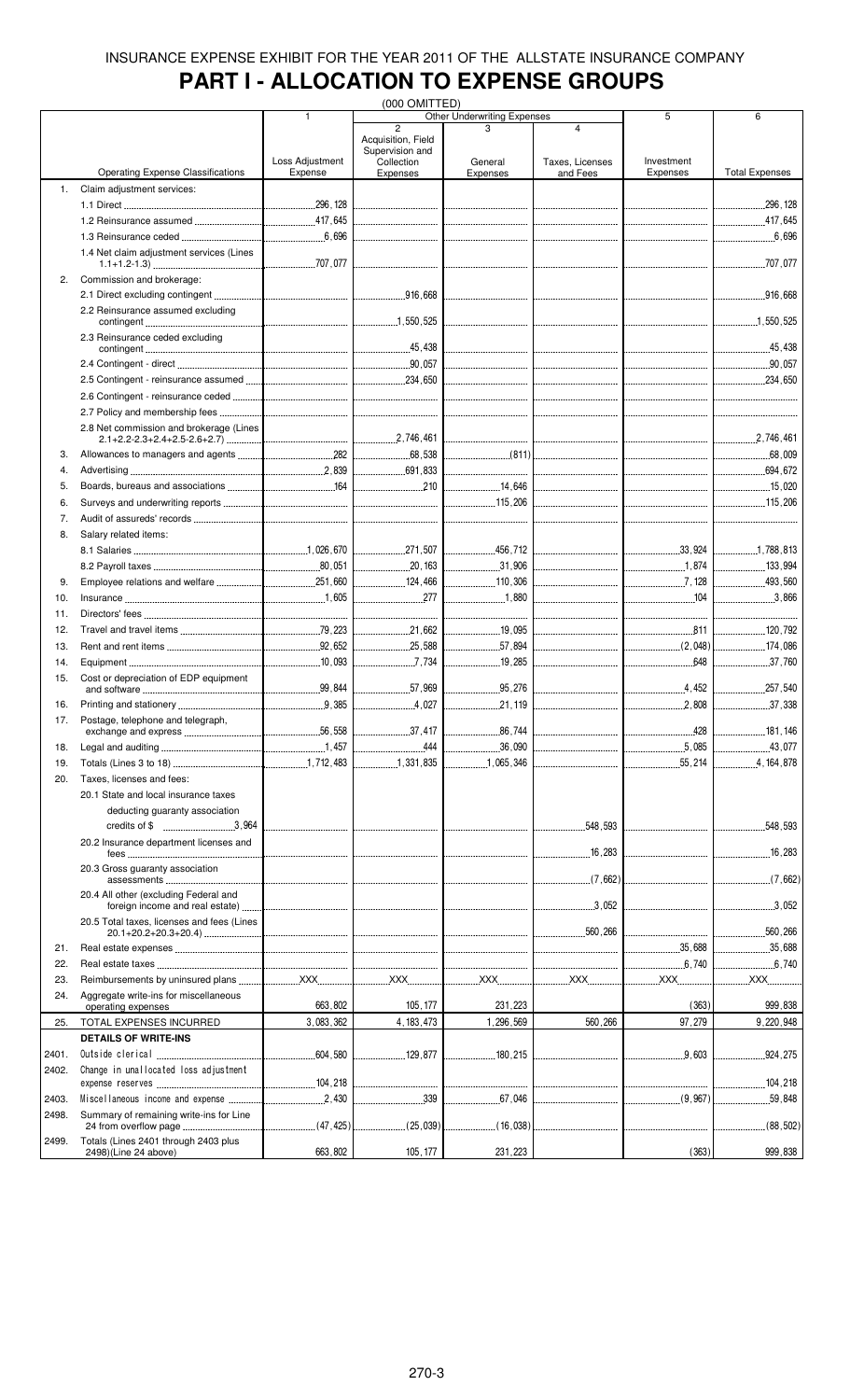## **PART II - ALLOCATION TO LINES OF BUSINESS NET OF REINSURANCE**

PREMIUMS, LOSSES, EXPENSES, RESERVES AND PROFITS AND PERCENTAGES TO PREMIUMS EARNED FOR BUSINESS NET OF REINSURANCE

(000 OMITTED)

|                  |                                      |                            |                |                           |                |                               |               |                        | $000$ $01011$ $112$<br>Loss Adjustment Expense |                             | Loss Adjustment Expense |                     |          |                          |                     |                             |                      |                        |          |                         |                |                  |       |
|------------------|--------------------------------------|----------------------------|----------------|---------------------------|----------------|-------------------------------|---------------|------------------------|------------------------------------------------|-----------------------------|-------------------------|---------------------|----------|--------------------------|---------------------|-----------------------------|----------------------|------------------------|----------|-------------------------|----------------|------------------|-------|
|                  |                                      |                            |                |                           |                |                               |               |                        |                                                |                             |                         |                     |          |                          |                     |                             |                      |                        |          |                         |                |                  |       |
|                  |                                      |                            |                |                           |                |                               |               |                        |                                                |                             |                         |                     |          |                          |                     |                             |                      |                        |          |                         |                |                  |       |
|                  |                                      | Premiums Written           |                | Premiums Earned           |                | Dividends to<br>Policyholders |               |                        |                                                | Defense and Cost            |                         |                     |          | <b>Unpaid Losses</b>     |                     | Defense and Cost            |                      |                        |          | <b>Unearned Premium</b> |                |                  |       |
|                  |                                      | (Pg. 8, Pt. 1B,<br>Col. 6) |                | (Pg. 6, Pt. 1,<br>Col. 4) |                | (Pg. 4, Line 17)              |               | <b>Incurred Loss</b>   |                                                | <b>Containment Expenses</b> |                         | Adjusting and Other |          |                          |                     | <b>Containment Expenses</b> |                      | Adjusting and Other    |          | Reserves                |                | Agents' Balances |       |
|                  |                                      |                            |                |                           |                |                               |               | (Pg. 9, Pt. 2, Col. 7) |                                                | Incurred                    |                         | Expenses Incurred   |          | (Pg. 10, Pt. 2A, Col. 8) |                     | Unpaid                      |                      | <b>Expenses Unpaid</b> |          | (Pg. 7, Pt. 1A, Col. 5) |                |                  |       |
|                  |                                      |                            | $\overline{2}$ | 3                         | $\overline{4}$ | - 5                           | 6             |                        | 8                                              | 9                           | 10                      | 11                  | 12       | 13                       | 14                  | 15                          | 16                   | 17                     | 18       | 19                      | 20             | 21               | 22    |
|                  |                                      | Amount                     | $\%$           | Amount                    | $\%$           | Amount                        | $\frac{1}{2}$ | Amount                 | $\frac{1}{2}$                                  | Amount                      | $\frac{1}{2}$           | Amount              | $\%$     | Amount                   | $\%$                | Amount                      | $\%$                 | Amount                 | $\%$     | Amount                  | $\frac{1}{2}$  | Amount           | $\%$  |
|                  | Fire                                 | .24,605                    | XXX.           | .25,288                   | .100.0         |                               |               | 13,652                 | .54.0                                          | .1,033                      | .4.1                    | .1,230              | 4.9      | .10,752                  | 42.5                | .2.944                      | .11.6                | .1.347                 | .5.3     | .13,873                 | 54.9           | .4,028           | .15.9 |
| 2.1              | Allied Lines                         | .2.991                     | XXX.           | 5.486                     | .100.0         |                               |               | .206                   | 3.8                                            | 322                         | 5.9                     | (586)               | (10.7)   | 1.877                    | 34.2                | .220                        | 4.0                  | 950                    | 17.3     | .1,308                  | 23.8           | 490              | 8.9   |
| 2.2              | Multiple Peril Crop                  |                            | XXX.           |                           | .100.0         |                               |               |                        |                                                |                             |                         |                     |          |                          |                     |                             |                      |                        |          |                         |                |                  |       |
| 2.3              | Federal Flood                        |                            | XXX            |                           | .100.0         |                               |               |                        |                                                |                             |                         | (295)               |          |                          |                     |                             |                      |                        |          |                         |                | (128)            |       |
| 3.               | Farmowners Multiple Peril            |                            | XXX.           |                           | .100.0         |                               |               |                        |                                                |                             |                         |                     |          | -9                       |                     |                             |                      |                        |          |                         |                |                  |       |
| $\overline{4}$ . | Homeowners Multiple Peril            |                            |                | .6, 102, 813              | .100.0         |                               |               | .5, 121, 528           | .83.9                                          | 98,852                      | .1.6                    |                     | .12.3    | 1,807,650                | .29.6               | .175,788                    | .2.9                 | 258,309                | .4.2     | .3,394,140              | .55.6          |                  | 16.5  |
|                  |                                      | .6, 148, 100               | XXX            |                           |                |                               |               |                        |                                                |                             |                         | .751,369            |          |                          |                     |                             |                      |                        |          |                         |                | .1,006,696       |       |
| 5.1              | Commercial Multiple Peril (Non-      | 491, 191                   |                | 487,459                   | 100.0          |                               |               | 399,474                | 82.0                                           | 4,723                       | .1.0                    | 51,329              | 10.5     | .134,650                 | .27.6               | 6,665                       | .1.4                 | 26,469                 | .5.4     | 262,005                 | 53.7           | 80,430           | 16.5  |
|                  | Liability Portion)                   |                            | XXX.           |                           |                |                               |               |                        |                                                |                             |                         |                     |          |                          |                     |                             |                      |                        |          |                         |                |                  |       |
| 5.2              | Commercial Multiple Peril (Liability | .158.548                   |                | .158,550                  | ,100.0         |                               |               | 62,126                 | 39.2                                           | .10.525                     | 6.6                     | .4.229              | 2.7      | 216,418                  | .136.5              | .64.041                     | .40.4                | .10.455                | 6.6      | .81,055                 | .51.1          | 25,962           | .16.4 |
|                  | Portion)                             |                            | XXX.           |                           |                |                               |               |                        |                                                |                             |                         |                     |          |                          |                     |                             |                      |                        |          |                         |                |                  |       |
| 6.               | Mortgage Guaranty                    |                            | XXX.           |                           | ,100.0         |                               |               |                        |                                                |                             |                         |                     |          |                          |                     |                             |                      |                        |          |                         |                |                  |       |
| 8.               | Ocean Marine                         | .5,208                     | XXX.           | .5.312                    | .100.0         |                               |               | .1,367                 | ,25.7                                          | .80                         | .1.5                    | .271                | .5.1     | .883                     | .16.6               | .68                         | .1.3                 | .110                   | .2.1     | .2.349                  | .44.2          | .853             | .16.1 |
| 9.               | Inland Marine                        | .187,803                   | XXX.           | .190,028                  | .100.0         |                               |               | .78,952                | 41.5                                           | .1,889                      | .1.0                    | .14,100             | 7.4      | 21,906                   | .11.5               | 1.187                       | 0.6                  | .4.813                 | 2.5      | .92,339                 | 48.6           | .30,753          | 16.2  |
| 10.              | Financial Guaranty                   |                            | XXX.           |                           | 100.0          |                               |               |                        |                                                |                             |                         |                     |          |                          |                     |                             |                      |                        |          |                         |                |                  |       |
| 11.              | Medical Professional Liability       |                            | XXX.           |                           | 100.0          |                               |               | (362)                  |                                                | (31)                        |                         | (7)                 |          | 82                       |                     |                             |                      | . . 2                  |          |                         |                |                  |       |
| 12.              | Earthquake                           | .1.682                     | XXX.           | .1.845                    | .100.0         |                               |               | .46                    | 25                                             | (15)                        | (0.8)                   | .683                | 37.0     | .2.337                   | .126.6              | .176                        | 9.5                  | .433                   | .23.4    | .863                    | 46.8           | .275             | .14.9 |
| 13.              | Group A&H (See Interrogatory 1)      |                            | XXX.           |                           | 100.0          |                               |               | (1)                    |                                                |                             |                         |                     |          |                          |                     |                             |                      |                        |          |                         |                |                  |       |
|                  |                                      |                            |                |                           |                |                               |               |                        |                                                |                             |                         |                     |          |                          |                     |                             |                      |                        |          |                         |                |                  |       |
| 14.              | Credit A&H                           |                            | XXX.           |                           | 100.0          |                               |               |                        |                                                |                             |                         |                     |          | .234                     |                     |                             |                      |                        |          |                         |                |                  |       |
| 15.              | Other A&H (See Interrogatory 1).     |                            | XXX            |                           | .100.0         |                               |               |                        |                                                |                             |                         |                     |          |                          |                     |                             |                      |                        |          |                         |                |                  |       |
| 16.              | <b>Workers' Compensation</b>         | 26                         | XXX.           | .18                       | .100.0         | (91)                          | (505.5)       | .6,494                 | .36,074.8                                      | .1,308                      | .7,267.2                | .831                | .4,617.7 |                          | 113, 145 628, 566.3 |                             | $.4,230$ $.23,497.5$ | .2,655                 | 14.748.4 |                         | (695)(3,859.8) |                  | .23.4 |
| 17.1             | Other Liability - Occurrence,        | .277,840                   | XXX.           | 280,057                   | .100.0         |                               |               | .201,097               | .71.8                                          | 25,857                      | .9.2                    | 15,343              | .5.5     | 822,679                  | .293.8              | 82,769                      | .29.6                | .26,420                | .9.4     | 137,417                 | 49.1           | 45.497           | .16.2 |
| 17.2             | Other Liability - Claims-Made        |                            | XXX.           |                           | 100.0          |                               |               |                        |                                                |                             |                         |                     |          |                          |                     |                             |                      |                        |          |                         |                |                  |       |
| 17.3             | Excess Workers' Compensation         |                            | XXX.           |                           | .100.0         |                               |               |                        |                                                |                             |                         |                     |          |                          |                     |                             |                      |                        |          |                         |                |                  |       |
| 18.              | Products Liability                   | 916                        | XXX.           | .980                      | 100.0          |                               |               | .4,596                 | 469.2                                          | 13,339                      | 1,361.8                 | .6,509              | .664.5   | .957,603                 | .97,758.9           | .163,869                    | 16,729.0             | .43,795                | 4,470.9  | .26                     | .2.7           | .150             | .15.3 |
|                  | Private Passenger Auto Liability     | 9,243,648                  |                | .9.126.353                | .100.0         |                               |               | 5,697,232              | 62.4                                           | .506,620                    | .5.6                    | .937,959            | .10.3    | 7,348,517                | .80.5               |                             | .15.8                | .671,077               | .7.4     | .2,508,063              | .27.5          | .1, 513, 655     | .16.6 |
| 19.1, 19.2       |                                      |                            | XXX.           |                           |                |                               |               |                        |                                                |                             |                         |                     |          |                          |                     | .1,438,065                  |                      |                        |          |                         |                |                  |       |
| 19.3, 19.4       | Commercial Auto Liability            | .219,924                   | XXX.           | .231,650                  | 100.0          |                               |               | 143,599                | 62.0                                           | .18, 159                    | .7.8                    | .28,862             | .12.5    | .326,953                 | .141.1              | .39,089                     | .16.9                | .18,053                | .7.8     | .109,519                | .47.3          | .36,011          | .15.5 |
| 21.1             | Private Passenger Auto Physical      |                            |                |                           |                |                               |               |                        |                                                |                             |                         |                     |          |                          |                     |                             |                      |                        |          |                         |                |                  |       |
|                  | Damage                               | 6,694,250                  | XXX.           | 6,690,295                 | 100.0          |                               |               | 3,508,308              | 52.4                                           | .24,051                     | 0.4                     | 555,866             | 8.3      | 154, 149                 | 2.3                 | 24,403                      | .0.4                 | .85,164                | .1.3     | 1,753,329               | 26.2           | 1,096,194        | 16.4  |
| 21.2             | Commercial Auto Physical Damage      | 76,503                     | XXX.           | .81,428                   | 100.0          |                               |               | 32,371                 | 39.8                                           | .204                        | .0.3                    | .8,495              | 10.4     | (60)                     | (0.1)               | .168                        | .0.2                 | .1.489                 | .1.8     | .38,038                 | .46.7          | 12,527           | .15.4 |
| 22.              | Aircraft (all perils)                |                            |                |                           |                |                               |               |                        |                                                |                             |                         |                     |          |                          |                     |                             |                      |                        |          |                         |                |                  |       |
|                  |                                      |                            |                |                           |                |                               |               |                        |                                                |                             |                         |                     |          |                          | 102,681.7           |                             |                      |                        |          |                         |                |                  |       |
|                  |                                      | (3)                        | XXX.           | (3)                       | .100.0         |                               |               |                        | $.839$ $(28, 172.4)$                           |                             | $.146$ $(.4, 891.4)$    | .20                 | (658.7)  | 3.056                    |                     | .105                        | (3, 538.9)           | .28                    | (927.6)  |                         |                |                  | .16.4 |
| 23.              | Fidelity                             | 273                        | XXX.           | .279                      | .100.0         |                               |               | 74                     | .26.6                                          | (3)                         | (1.2)                   | (1)                 | (0.4)    | 56                       | .20.1               |                             | .0.3                 | -2                     | .0.8     | 132                     | .47.4          | 45               | .16.1 |
| 24.              | Surety                               | -3                         | XXX.           | $\cdot$ 3                 | ,100.0         |                               |               | .221                   | .6,657.4                                       | 14                          | .421.6                  | (6)                 | (189.1)  | .623                     | 18,791.4            | 47                          | 1,409.0              | 18                     | 540.0    |                         | 44.6           |                  | .13.8 |
| 26.              | Burglary and Theft.                  | .105                       | XXX.           | .115                      | ,100.0         |                               |               | 6.                     | .5.7                                           |                             | (0.1)                   | . 2                 | .1.7     | .64                      | .56.1               |                             | .0.5                 |                        | .5.9     | 48                      | .42.2          | .17              | .15.1 |
|                  |                                      |                            |                |                           |                |                               |               |                        |                                                |                             |                         |                     |          |                          |                     |                             |                      |                        |          |                         |                |                  |       |
| 27.              | Boiler and Machinery                 |                            | XXX.           |                           | .100.0         |                               |               | (123)                  |                                                |                             |                         |                     |          | .31                      |                     |                             |                      |                        |          |                         |                |                  |       |
| 28.              | Credit                               |                            | XXX.           |                           | 100.0          |                               |               |                        |                                                |                             |                         |                     |          |                          |                     |                             |                      |                        |          |                         |                |                  |       |
| 29.              | International                        |                            | XXX.           |                           | 100.0          |                               |               |                        |                                                |                             |                         |                     |          |                          |                     |                             |                      |                        |          |                         |                |                  |       |
| 30.              | Warranty                             | (1)                        | XXX.           |                           | 100.0          |                               |               |                        | 152.5                                          |                             | (3.1)                   | .52                 | .1,996.0 |                          | 34.5                |                             |                      |                        |          |                         | 1.6            |                  | (3.2) |
| 31, 32, 33       | Reinsurance - Nonproportional        |                            |                |                           |                |                               |               |                        |                                                |                             |                         |                     |          |                          |                     |                             |                      |                        |          |                         |                |                  |       |
|                  | Assumed                              |                            | XXX.           |                           | ,100.0         |                               |               | (211)                  |                                                |                             |                         |                     |          | 5.415                    |                     | 22                          |                      |                        |          |                         |                |                  |       |
| 34.              | Aggregate write-ins for Other Lines  |                            |                |                           |                |                               |               |                        |                                                |                             |                         |                     |          |                          |                     |                             |                      |                        |          |                         |                |                  |       |
|                  | of Business                          | 14, 129                    | XXX            | 14,400                    | 100.0          |                               |               | 11                     | 0.1                                            |                             | 0.0                     | 23                  | 0.2      | $\overline{2}$           | 0.0                 |                             | 0.0                  |                        |          | 7,077                   | 49.1           | 2,314            | 16.1  |
| 35.              | TOTAL (Lines 1 through 34)           | 23.547.740                 | XXX            | 23, 402, 358              | 100.0          | (91)                          | 0.0           | 15,271,506             | 65.3                                           | 707.077                     | 3.0                     | 2.376.285           | 10.2     | 11,929,027               | 51.0                | 2.003.866                   | 8.6                  | 1.151.605              | 4.9      | 8.400.890               | 35.9           | 3,855,774        | 16.5  |
|                  | <b>DETAILS OF WRITE-INS</b>          |                            |                |                           |                |                               |               |                        |                                                |                             |                         |                     |          |                          |                     |                             |                      |                        |          |                         |                |                  |       |
| 3401.            | Identity theft                       | .14,129                    | XXX.           | .14.400                   | 100.0          |                               |               | 11                     | .0.1                                           |                             | .0.0                    | .23                 | 0.2      | $\cdot$                  | .0.0                |                             | .0.0                 |                        |          | .7.077                  | .49.1          | .2,314           | .16.1 |
| 3402.            | Miscellaneous taxes unassigned       |                            | XXX            |                           | .100.0         |                               |               |                        |                                                |                             |                         |                     |          |                          |                     |                             |                      |                        |          |                         |                |                  |       |
|                  |                                      |                            |                |                           |                |                               |               |                        |                                                |                             |                         |                     |          |                          |                     |                             |                      |                        |          |                         |                |                  |       |
| 3403.            |                                      |                            | XXX.           |                           |                |                               |               |                        |                                                |                             |                         |                     |          |                          |                     |                             |                      |                        |          |                         |                |                  |       |
| 3498.            | Summary of remaining write-ins for   |                            |                |                           |                |                               |               |                        |                                                |                             |                         |                     |          |                          |                     |                             |                      |                        |          |                         |                |                  |       |
|                  | Line 34 from overflow page           |                            | XXX.           |                           | 100.0          |                               |               |                        |                                                |                             |                         |                     |          |                          |                     |                             |                      |                        |          |                         |                |                  |       |
| 3499.            | Totals (Lines 3401 thru 3403 plus    |                            |                |                           |                |                               |               |                        |                                                |                             |                         |                     |          |                          |                     |                             |                      |                        |          |                         |                |                  |       |
|                  | 3498)(Line 34 above)                 | 14, 129                    | <b>XXX</b>     | 14,400                    | 100.0          |                               |               | 11                     | 0.1                                            |                             | 0.0                     | 23                  | 0.2      | $\overline{2}$           | 0.0                 |                             | 0.0                  |                        |          | 7,077                   | 49.1           | 2,314            | 16.1  |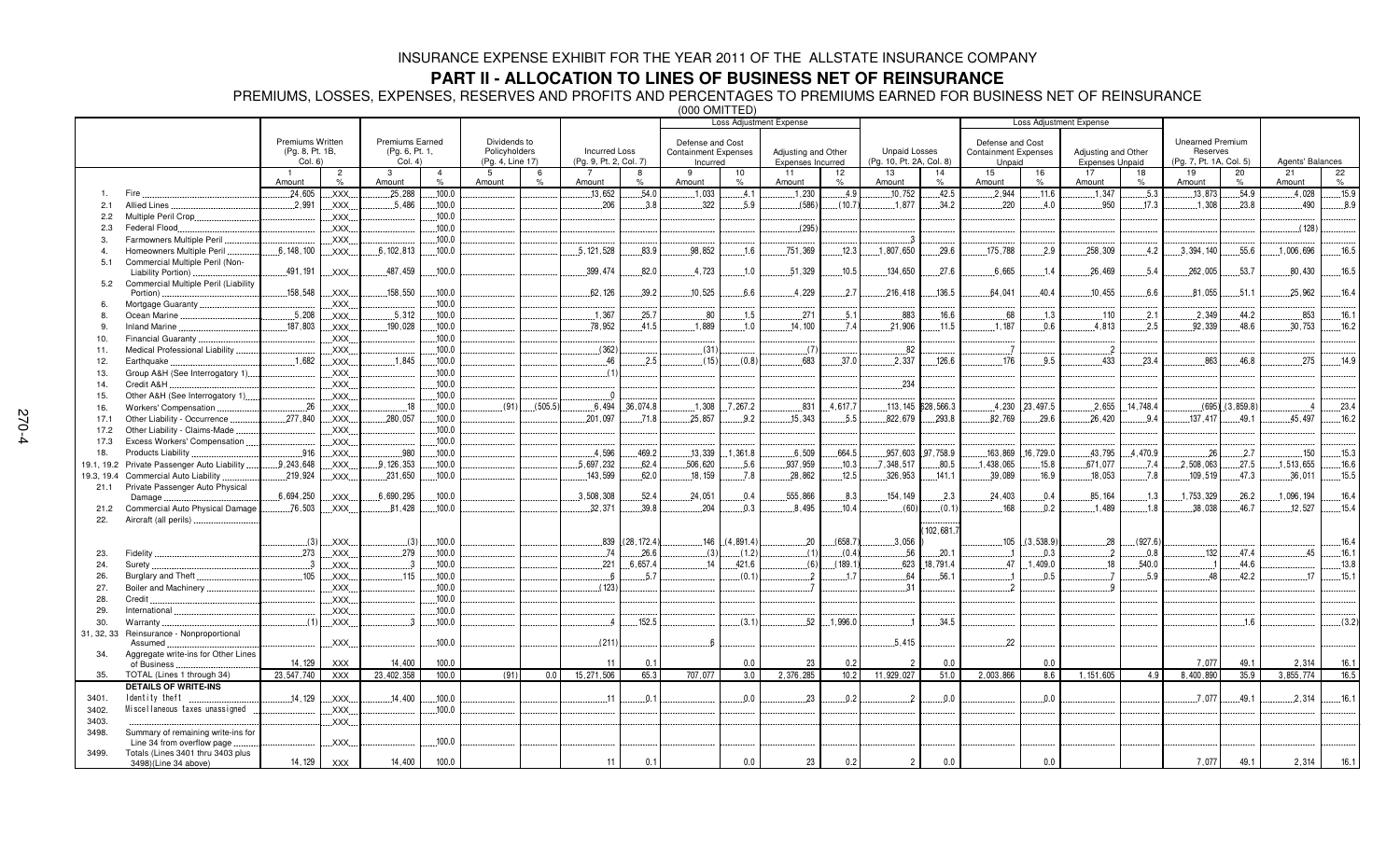## **PART II - ALLOCATION TO LINES OF BUSINESS NET OF REINSURANCE (Continued)**

PREMIUMS, LOSSES, EXPENSES, RESERVES AND PROFITS AND PERCENTAGES TO PREMIUMS EARNED FOR BUSINESS NET OF REINSURANCE

(000 OMITTED)

|                  |                                                                  |                               |            | Other Underwriting Expenses |            |                                                          |                     |                              |            |                          |            |                        |                       |                           |                     |                             |                        |                          |            |                             |                        |
|------------------|------------------------------------------------------------------|-------------------------------|------------|-----------------------------|------------|----------------------------------------------------------|---------------------|------------------------------|------------|--------------------------|------------|------------------------|-----------------------|---------------------------|---------------------|-----------------------------|------------------------|--------------------------|------------|-----------------------------|------------------------|
|                  |                                                                  |                               |            | Taxes, Licenses &           |            | Other Acquisitions, Field<br>Supervision, and Collection |                     |                              |            | Other Income Less Other  |            |                        |                       | Investment Gain           |                     | Profit or Loss<br>Excluding |                        |                          |            |                             |                        |
|                  |                                                                  | Commission and Brokerage      |            | Fees Incurred               |            | Expenses Incurred                                        |                     |                              |            | Expenses                 |            | Pre-Tax Profit or Loss |                       | on Funds                  |                     | <b>Investment Gain</b>      |                        | Investment Gain          |            |                             |                        |
|                  |                                                                  | Expenses Incurred             |            | (IEE Pt. 1, Line            |            | (IEE Pt. 1, Line 25)                                     |                     | General Expenses Incurred    |            | (Pg. 4, Line 15          |            | Excluding All          |                       | Attributable to Insurance |                     | Attributable to             |                        | Attributable to          |            |                             |                        |
|                  |                                                                  | (IEE Pt. 1. Line 2.8. Col. 2) |            | 20.5, Col. 4)               |            | minus 2.8 Col. 2)                                        |                     | (IEE Pt. 1. Line 25, Col. 3) |            | minus Line 5)            |            | <b>Investment Gain</b> |                       | Transactions              |                     | Capital and Surplus         |                        | Capital and Surplus      |            | <b>Total Profit or Loss</b> |                        |
|                  |                                                                  | 23<br>Amount                  | 24<br>$\%$ | 25<br>Amount                | 26<br>$\%$ | 27<br>Amount                                             | 28<br>$\frac{9}{6}$ | 29<br>Amount                 | 30<br>$\%$ | 31<br>Amount             | 32<br>$\%$ | 33<br>Amount           | 34<br>$\%$            | 35<br>Amount              | 36<br>$\frac{1}{2}$ | 37<br>Amount                | 38<br>$\%$             | 39<br>Amount             | 40<br>$\%$ | 41<br>Amount                | 42<br>$\%$             |
|                  | Fire                                                             | 4,389                         | .17.4      | .810                        | 3.2        | .684                                                     | 2.7                 | 2,335                        | 9.2        | 277                      | .1.1       | .1,432                 | 5.7                   | 729                       | 2.9                 | 2,161                       | 8.5                    | 716                      | 2.8        | 2,877                       | .11.4                  |
| 2.1              | Allied Lines                                                     | .433                          | .7.9       | .747                        | 13.6       | .213                                                     | 3.9                 | .220                         | 4.0        | $.15 -$                  | 0.3        | .3.947                 | .71.9                 | 144                       | .2.6                | .4.091                      | 74.6                   | 165                      | 3.0        | 4.257                       | .77.6                  |
| 2.2              | Multiple Peril Crop                                              |                               |            |                             |            |                                                          |                     |                              |            |                          |            |                        |                       |                           |                     |                             |                        |                          |            |                             |                        |
| 2.3              | Federal Flood                                                    | (20)                          |            | (1.993)                     |            | (19, 784)                                                |                     | (8, 401)                     |            | $\overline{\phantom{a}}$ |            | .30,496                |                       |                           |                     | .30,504                     |                        |                          |            | .30,504                     |                        |
| 3.               | Farmowners Multiple Peril                                        |                               |            |                             |            |                                                          |                     |                              |            |                          |            |                        |                       |                           |                     |                             |                        |                          |            |                             |                        |
| $\overline{4}$ . | Homeowners Multiple Peril                                        | .747,270                      | .12.2      | 153, 142                    | 2.5        | .380,977                                                 | 6.2                 | .242,410                     | 4.0        | .45,367                  | 0.7        | (1, 347, 369)          | (22.1)                | .123, 169                 | 2.0                 | (1, 224, 200)               | (20.1)                 | 146.349                  | .2.4       | (1,077,850)                 | (17.7)                 |
| 5.1              | Commercial Multiple Peril (Non-                                  |                               |            |                             |            |                                                          |                     |                              |            |                          |            |                        |                       |                           |                     |                             |                        |                          |            |                             |                        |
|                  | Liability Portion).                                              | .67.848                       | .13.9      | .12.261                     | 2.5        | 40,681                                                   | 8.3                 | .34.314                      | .7.0       | .5.159                   | .1.1       | (118, 012)             | (24.2)                | .8,709                    | 1.8                 | (109, 303)                  | (22.4)                 | .11,805                  | .2.4       | (97, 499)                   | (20.0)                 |
| 5.2              | Commercial Multiple Peril (Liability                             | .17,010                       | .10.7      |                             | 2.5        |                                                          | .5.6                | .9,561                       |            | 949                      | 0.6        | .43, 123               | .27.2                 |                           | 6.5                 |                             | .33.7                  | .6,007                   | 3.8        |                             |                        |
| 6.               | Portion)<br>Mortgage Guaranty                                    |                               |            | .4,023                      |            | .8,902                                                   |                     |                              | .6.0       |                          |            |                        |                       | .10,232                   |                     | .53,355                     |                        |                          |            | 59,361                      | .37.4                  |
| 8.               | Ocean Marine                                                     | 793                           | .14.9      | .107                        | 2.0        | .493                                                     | 9.3                 | .578                         | 10.9       | .101                     | .1.9       | .1,722                 | 32.4                  | .58                       | 1.1                 | .1,780                      | 33.5                   | .116                     | 2.2        | .1,895                      | 35.7                   |
| 9.               | <b>Inland Marine</b>                                             | 23.839                        | .12.5      | 4,213                       | 2.2        | .12.430                                                  | 6.5                 | .11.260                      | 5.9        | 973                      | 0.5        | .44,320                | 23.3                  | .2.127                    | 1.1                 | .46.447                     | 24.4                   | .3,957                   | .2.1       | 50.404                      | .26.5                  |
| 10.              | Financial Guaranty.                                              |                               |            |                             |            |                                                          |                     |                              |            |                          |            |                        |                       |                           |                     |                             |                        |                          |            |                             |                        |
| 11.              | Medical Professional Liability.                                  |                               |            |                             |            |                                                          |                     |                              |            |                          |            | 400                    |                       | . 9                       |                     | .409                        |                        | . 3                      |            | .412                        |                        |
| 12.              | Earthquake                                                       | 221                           | 12.0       | 46                          | 2.5        | 114                                                      | 6.2                 | 80                           | 4.3        | 11                       | 0.6        | 683                    | 37.0                  | 109                       | 5.9                 | 792                         | 42.9                   | 68                       | 3.7        | 860                         | 46.6                   |
| 13.              | Group A&H (See Interrogatory 1)                                  |                               |            |                             |            |                                                          |                     |                              |            |                          |            |                        |                       |                           |                     |                             |                        |                          |            |                             |                        |
| 14.              | Credit A&H                                                       |                               |            |                             |            |                                                          |                     |                              |            |                          |            |                        |                       | $\overline{7}$            |                     |                             |                        | $\overline{\phantom{a}}$ |            | .10                         |                        |
| 15.              | Other A&H (See Interrogatory 1)                                  |                               |            |                             |            |                                                          |                     |                              |            |                          |            |                        |                       |                           |                     |                             |                        |                          |            |                             |                        |
| 16.              | Workers' Compensation                                            |                               |            | .187                        | .1,040.9   |                                                          |                     | .988                         | .5.487.8   | (25)                     | (137.8)    |                        | $(9, 724)$ (54,020.8) | 4,363                     | .24, 237.8          |                             | $(5,361)$ $(29,783.0)$ | .646                     | .3.586.6   |                             | $(4, 715)$ (26, 196.4) |
| 17.1             | Other Liability - Occurrence                                     | .18.310                       | 6.5        | 5.460                       | 1.9        | 15.181                                                   | 5.4                 | 18.642                       | 6.7        | 1.285                    | 0.5        | (18.549)               | (6.6)                 | 30.919                    | 11.0                | 12.371                      | 4.4                    | 14.503                   | 5.2        | 26.874                      | 9.6                    |
| 17.2             | Other Liability - Claims-Made                                    |                               |            |                             |            |                                                          |                     |                              |            |                          |            |                        |                       |                           |                     |                             |                        |                          |            |                             |                        |
| 17.3             | Excess Workers' Compensation                                     |                               |            |                             |            |                                                          |                     |                              |            |                          |            |                        |                       |                           |                     |                             |                        |                          |            |                             |                        |
| 18.              | Products Liability.                                              | .174                          | .17.8      | .19                         | .1.9       | 62                                                       | 6.4                 | .111                         | .11.4      | (301)                    | (30.7)     | (24, 133)              | (2, 463.6)            | .37,464                   | .3,824.6            | .13,332                     | 1.361.0                | .12,261                  | 1,251.7    | 25,592                      | .2,612.7               |
| 19.1, 19.2       | Private Passenger Auto Liability.                                | .1,079,530                    | .11.8      | 215.505                     | 2.4        | .572,375                                                 | 6.3                 | 541.611                      | .5.9       | 62,552                   | 0.7        | (361, 927)             | (4.0)                 | .307,766                  | 3.4                 | (54, 161)                   | (0.6)                  | .234,823                 | .2.6       | 180,662                     | 2.0                    |
| 19.3, 19.4       | Commercial Auto Liability                                        | .23,630                       | .10.2      | .6.470                      | 2.8        | .8.181                                                   | 3.5                 | .27,755                      | .12.0      | .379                     | .0.2       | (24, 627)              | (10.6)                | .13,911                   | 6.0                 | (10, 716)                   | (4.6)                  | .8,500                   | 3.7        | (2, 216)                    | (1.0)                  |
| 21.1             | Private Passenger Auto Physical<br>Damage.                       | 752,996                       | .11.3      | 156,947                     | 2.3        | 412,707                                                  | 6.2                 | 404,620                      | .6.0       | 53,401                   | 0.8        | .928,200               | 13.9                  | 16,342                    | 0.2                 | 944,543                     | .14.1                  | 103.047                  | 1.5        | .1,047,590                  | 15.7                   |
| 21.2             | Commercial Auto Physical Damage                                  | .8,304                        | .10.2      | .1,690                      | .2.1       | .2,871                                                   | 3.5                 | .9,731                       | .12.0      | .202                     | .0.2       | .17,965                | .22.1                 | .681                      | 0.8                 | .18,646                     | .22.9                  | .1,602                   | .2.0       | 20,247                      | .24.9                  |
| 22.              | Aircraft (all perils)                                            |                               |            |                             |            |                                                          |                     |                              |            |                          |            | (1.007)                | 33,822.5              | .93                       | (3, 108.9)          | (914)                       | 30.713.6               | 30                       | (1, 015.2) | (884)                       | .29,698.3              |
| 23.              | Fidelity.                                                        | .33                           | .11.8      | - 6                         | .2.1       | .12                                                      | 4.2                 | .22                          | .7.9       |                          | (0.2)      | 136                    | .48.8                 |                           | .1.5                | .140                        | .50.3                  | - 6                      | .2.2       | 146                         | .52.5                  |
| 24.              | Surety.                                                          |                               |            |                             |            |                                                          |                     |                              |            |                          | (4.0)      | (225)                  | (6, 793.9)            | 18                        | 551.9               | (207)                       | (6, 241.9)             |                          | .181.6     |                             | $(201)$ , $(6,060.3)$  |
| 26.              | Burglary and Theft.                                              | .14                           | .11.9      | $\overline{4}$              | 3.1        | -5                                                       | 4.3                 | .10                          | 8.9        |                          | (0.3)      | .74                    | .64.2                 |                           | 3.1                 | .77                         | 67.4                   |                          | .2.7       | 80                          | 70.1                   |
| 27.              | Boiler and Machinery                                             | .111                          |            | .22                         |            | 40                                                       |                     | 118                          |            | (3)                      |            | (178)                  |                       |                           |                     | (175)                       |                        |                          |            | (175)                       |                        |
| 28.              | Credit.                                                          | (45)                          |            | -8                          |            |                                                          |                     |                              |            |                          |            | 36                     |                       |                           |                     | 36                          |                        |                          |            | 36                          |                        |
| 29.              | International                                                    |                               |            |                             |            |                                                          |                     |                              |            |                          |            |                        |                       |                           |                     |                             |                        |                          |            |                             |                        |
| 30.              | Warranty                                                         | (2)                           | (75.7)     |                             | 40.8       |                                                          |                     | <b>6</b>                     | .236.4     | $\mathcal{S}$            | .111.6     |                        | $(56)$ $(2, 135.2)$   |                           | .11.1               | (56)                        | (2, 124.2)             |                          | (6.5)      |                             | $(56)$ $(2, 130.7)$    |
| 31, 32, 33       | Reinsurance - Nonproportional                                    |                               |            |                             |            |                                                          |                     |                              |            |                          |            |                        |                       |                           |                     |                             |                        |                          |            |                             |                        |
|                  | Assumed                                                          |                               |            |                             |            |                                                          |                     |                              |            |                          |            | .205                   |                       | 189                       |                     | 394                         |                        | 62                       |            | 456                         |                        |
| 34.              | Aggregate write-ins for Other Lines<br>of Business               | 1,623                         | 11.3       | 591                         | 4.1        | 866                                                      | 6.0                 | 598                          | 4.2        | 106                      | 0.7        | 10,794                 | 75.0                  | 101                       | 0.7                 | 10,895                      | 75.7                   | 279                      | 1.9        | 11, 174                     | 77.6                   |
| 35.              | TOTAL (Lines 1 through 34)                                       | 2.746.461                     | 11.7       | 560.266                     | 2.4        | 1.437.012                                                | 6.1                 | 1.296.569                    | 5.5        | 170.454                  | 0.7        | (822.272)              | (3.5)                 | 557, 160                  | 2.4                 | (265, 112)                  | (1.1)                  | 544.956                  | 2.3        | 279.843                     | 1.2                    |
|                  | <b>DETAILS OF WRITE-INS</b>                                      |                               |            |                             |            |                                                          |                     |                              |            |                          |            |                        |                       |                           |                     |                             |                        |                          |            |                             |                        |
| 3401.            | Identity theft                                                   | 1.623                         | .11.3      | .350                        | 2.4        | .866                                                     | 6.0                 | 598                          | 4.2        | 106                      | 0.7        | .11,036                | .76.6                 | .101                      | 0.7                 | .11.136                     | 77.3                   | .279                     | .1.9       | .11.416                     | .79.3                  |
| 3402.            | Miscellaneous taxes unassigned                                   |                               |            | 241                         |            |                                                          |                     |                              |            |                          |            | (241)                  |                       |                           |                     | (241)                       |                        |                          |            | (241)                       |                        |
| 3403.            |                                                                  |                               |            |                             |            |                                                          |                     |                              |            |                          |            |                        |                       |                           |                     |                             |                        |                          |            |                             |                        |
| 3498.            | Summary of remaining write-ins for<br>Line 34 from overflow page |                               |            |                             |            |                                                          |                     |                              |            |                          |            |                        |                       |                           |                     |                             |                        |                          |            |                             |                        |
| 3499.            | Totals (Lines 3401 thru 3403 plus<br>3498)(Line 34 above)        | 1.623                         | 11.3       | 591                         | 41         | 866                                                      | 60                  | 598                          | 4.2        | 106                      | 0.7        | 10.794                 | 75.0                  | 101                       | 0.7                 | 10.895                      | 75.7                   | 279                      | 1.9        | 11.174                      | 77.6                   |

NOTE: THE ALLOCATION OF INVESTMENT INCOME FROM CAPITAL AND SURPLUS BY LINE OF BUSINESS MAY NOT ACCURATELY REFLECT THE PROFITABILITY OF A PARTICULAR LINE FOR USE IN THE RATE MAKING PROCESS.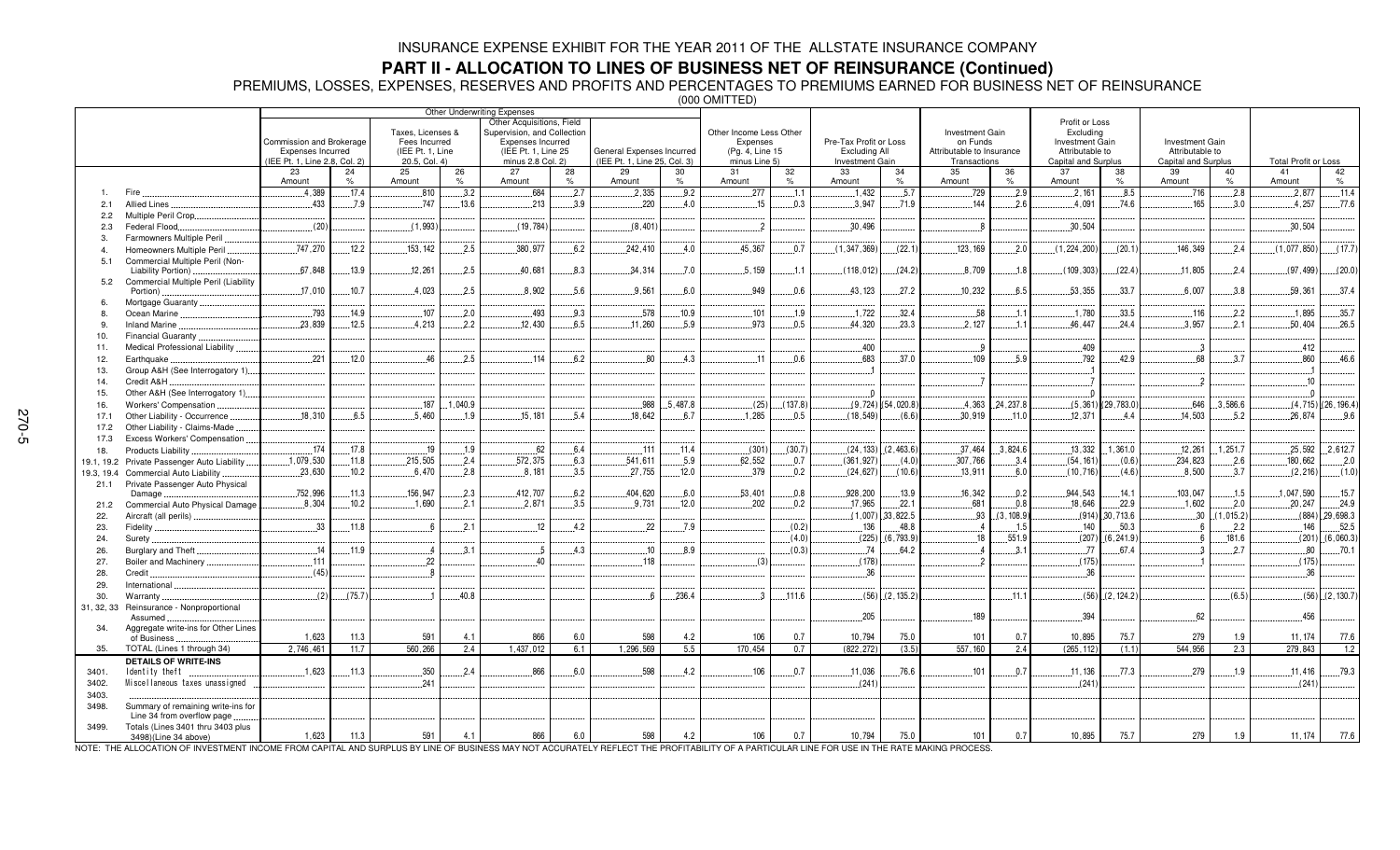### **PART III - ALLOCATION TO LINES OF DIRECT BUSINESS WRITTEN**

PREMIUMS, LOSSES, EXPENSES, RESERVES AND PROFITS, AND PERCENTAGES TO PREMIUMS EARNED FOR DIRECT BUSINESS WRITTEN

(000 OMITTED)

|                |                                                           |                         |                     |                                          |        |                                 |                     | <b>Loss Adjustment Expense</b> |            |                             |         | <b>Loss Adjustment Expense</b> |          |                           |            |                             |            |                              |            |                         |            |                        |         |
|----------------|-----------------------------------------------------------|-------------------------|---------------------|------------------------------------------|--------|---------------------------------|---------------------|--------------------------------|------------|-----------------------------|---------|--------------------------------|----------|---------------------------|------------|-----------------------------|------------|------------------------------|------------|-------------------------|------------|------------------------|---------|
|                |                                                           |                         |                     |                                          |        | Dividends                       |                     |                                |            | Defense and Cost            |         |                                |          |                           |            | Defense and Cost            |            |                              |            |                         |            |                        |         |
|                |                                                           | <b>Premiums Written</b> |                     | <b>Premiums Earned</b>                   |        | to                              |                     | <b>Incurred Loss</b>           |            | <b>Containment Expenses</b> |         | Adjusting and Other            |          | <b>Unpaid Losses</b>      |            | <b>Containment Expenses</b> |            | Adjusting and Other          |            | <b>Unearned Premium</b> |            |                        |         |
|                |                                                           | Pg. 8, Pt. 1B, Col. 1)  |                     | Sch. T, Line 59, Col. 3)<br>$\mathbf{3}$ |        | Policyholders<br>$\overline{5}$ |                     | (Sch. T, Line 59, Col. 6)      |            | Incurred<br>9               |         | Expenses Incurred              |          | (Sch. T. Line 59, Col. 7) |            | Unpaid<br>15                |            | <b>Expenses Unpaid</b><br>17 |            | Reserves<br>19          |            | Agents' Balances<br>21 |         |
|                |                                                           | Amount                  | $\overline{2}$<br>% | Amount                                   | $\%$   | Amount                          | -6<br>$\frac{9}{6}$ | Amount                         | 8<br>$\%$  | Amount                      | 10<br>% | 11<br>Amount                   | 12<br>%  | 13<br>Amount              | 14<br>$\%$ | Amount                      | 16<br>$\%$ | Amount                       | 18<br>$\%$ | Amount                  | 20<br>$\%$ | Amount                 | 22<br>% |
|                | Fire                                                      | .1,993                  | XXX.                | .2.526                                   | .100.0 |                                 |                     | 891                            | 35.3       | 130                         | .5.1    | (63)                           | (2.5)    | .589                      | .23.3      | 68                          | .2.7       | .415                         | .16.4      | 954                     | .37.8      | (33)                   | (1.3)   |
| 2.1            | <b>Allied Lines</b>                                       | 2,573                   | XXX.                | .2,865                                   | .100.0 |                                 |                     | 882                            | 30.8       | .70                         | .2.4    | (593)                          | (20.7)   | .707                      | .24.7      | 37                          | .1.3       | 851                          | 29.7       | .1.251                  | 43.7       | (43)                   | (1.5)   |
| 2.2            | Multiple Peril Crop                                       |                         | XXX.                |                                          | .100.0 |                                 |                     |                                |            |                             |         |                                |          |                           |            |                             |            |                              |            |                         |            |                        |         |
| 2.3            | Federal Flood                                             | .304, 112               | XXX.                | .301,787                                 | .100.0 |                                 |                     | 156,077                        | 51.7       |                             |         | .256                           | 0.1      | .27,066                   | 9.0        |                             |            |                              |            | .182, 807               | .60.6      | (5,069)                | (1.7)   |
| 3.             | Farmowners Multiple Peril                                 |                         | XXX.                |                                          | .100.0 |                                 |                     |                                |            |                             |         |                                |          |                           |            |                             |            |                              |            |                         |            |                        |         |
| $\overline{a}$ | Homeowners Multiple Peril                                 | .2,662,283              | XXX.                | .2,685,195                               | .100.0 |                                 |                     | 1,941,455                      | 72.3       | 44,511                      | 1.7     | .317,303                       | .11.8    | .857,837                  | .31.9      | .95,719                     | .3.6       | 117,474                      | .4.4       | 1,381,261               | .51.4      | (44, 377)              | (1.7)   |
| 5.1            | Commercial Multiple Peril (Non-                           |                         |                     |                                          |        |                                 |                     |                                |            |                             |         |                                |          |                           |            |                             |            |                              |            |                         |            |                        |         |
|                | Liability Portion)                                        | .254,065                | XXX.                | 262,040                                  | .100.0 |                                 |                     | 204,883                        | .78.2      | .1,828                      | 0.7     | 23,933                         | 9.1      | .96,927                   | .37.0      | .3,815                      | .1.5       | .15,610                      | 6.0        | .126, 309               | 48.2       | (4, 235)               | (1.6)   |
| 5.2            | Commercial Multiple Peril (Liability                      |                         |                     |                                          |        |                                 |                     |                                |            |                             |         |                                |          |                           |            |                             |            |                              |            |                         |            |                        |         |
|                | Portion)                                                  | .96,397                 | XXX.                | .99,219                                  | .100.0 |                                 |                     | .46,401                        | 46.8       | .7.233                      | .7.3    | .2.921                         | .2.9     | .192,482                  | .194.0     | .57.578                     | .58.0      | .9.366                       | .9.4       | .47,898                 | .48.3      | (1,607)                | (1.6)   |
| 6              | Mortgage Guaranty                                         |                         | XXX.                |                                          | .100.0 |                                 |                     |                                |            |                             |         |                                |          |                           |            |                             |            |                              |            |                         |            |                        |         |
| 8.             | Ocean Marine                                              | 1,201                   | XXX.                | 1,321                                    | .100.0 |                                 |                     | 298                            | 22.6       | .13                         | .1.0    | (12)                           | (0.9)    | .93                       | .7.1       |                             | .0.3       | .42                          | .3.2       | .516                    | .39.1      | (20)                   | (1.5)   |
| 9.             | <b>Inland Marine</b>                                      | .79,768                 | XXX.                | .83,446                                  | .100.0 |                                 |                     | 31, 132                        | 37.3       | 903                         | 1.1     | .7.846                         | 9.4      | 7.160                     | 8.6        | .202                        | 0.2        | .3,363                       | 4.0        | 38,560                  | 46.2       | (1, 330)               | (1.6)   |
| 10.            | Financial Guaranty.                                       |                         | XXX.                |                                          | .100.0 |                                 |                     |                                |            |                             |         |                                |          |                           |            |                             |            |                              |            |                         |            |                        |         |
| 11.            | Medical Professional Liability.                           |                         | XXX.                |                                          | 100.0  |                                 |                     |                                |            |                             |         |                                |          |                           |            |                             |            |                              |            |                         |            |                        |         |
| 12.            | Earthquake                                                | 836                     | XXX.                | 855                                      | .100.0 |                                 |                     | 158                            | 18.5       | (46)                        | (5.4)   | 422                            | 49.3     | 2.320                     | 271.2      | 174                         | 20.4       | 417                          | 48.8       | 437                     | 51.1       | (14)                   | (1.6)   |
| 13.            | Group A&H (See Interrogatory 1)                           |                         | XXX.                |                                          | .100.0 |                                 |                     |                                |            |                             |         |                                |          |                           |            |                             |            |                              |            |                         |            |                        |         |
| 14.            | Credit A&H                                                |                         | XXX.                |                                          | .100.0 |                                 |                     |                                |            |                             |         |                                |          | .387                      |            |                             |            |                              |            |                         |            |                        |         |
| 15.            | Other A&H (See Interrogatory 1)                           |                         | XXX.                |                                          | .100.0 |                                 |                     |                                |            |                             |         |                                |          |                           |            |                             |            |                              |            |                         |            |                        |         |
| 16.            | Workers' Compensation                                     |                         | XXX.                |                                          | .100.0 |                                 |                     | .650                           |            | .618                        |         | .555                           |          | .64.015                   |            | .1,832                      |            | .1,964                       |            |                         |            |                        |         |
| 17.1           | Other Liability - Occurrence                              | .144.124                | XXX.                | .150.358                                 | .100.0 |                                 |                     | 134.242                        | 89.3       | 21.424                      | .14.2   | 10.742                         | 7.1      | 548.717                   | .364.9     | .73.184                     | .48.7      | .20.121                      | 13.4       | .70.414                 | .46.8      | (2, 402)               | (1.6)   |
| 17.2           | Other Liability - Claims-Made                             |                         | XXX.                |                                          | .100.0 |                                 |                     |                                |            |                             |         |                                |          |                           |            |                             |            |                              |            |                         |            |                        |         |
| 17.3           | Excess Workers' Compensation.                             |                         | XXX.                |                                          | .100.0 |                                 |                     |                                |            |                             |         |                                |          |                           |            |                             |            |                              |            |                         |            |                        |         |
| 18.            | Products Liability                                        | .946                    | XXX.                | 1,014                                    | .100.0 |                                 |                     | (25, 948)                      | (2, 558.8) | .15, 117                    | 1,490.7 | .4,379                         | 431.8    | .804,005                  | .79,285.6  | 219,652 21,660.6            |            | .31,835                      | .3.139.3   | .438                    | .43.2      | (16)                   | (1.6)   |
| 19.1, 19.2     | Private Passenger Auto Liability                          | 2,798,405               | XXX.                | 2.848.246                                | .100.0 |                                 |                     | 2,007,213                      | .70.5      | 184,867                     | .6.5    | 285,452                        | .10.0    | 3.983.395                 | .139.9     | .651,822                    | .22.9      | .390,688                     | .13.7      | .688,696                | 24.2       | (46, 646)              | (1.6)   |
| 19.3, 19.4     | <b>Commercial Auto Liability</b>                          | .142, 115               | XXX.                | .154.441                                 | .100.0 |                                 |                     | .102,683                       | .66.5      | .13,306                     | .8.6    | .21.855                        | .14.2    | .231,772                  | .150.1     | .27,907                     | .18.1      | .14.150                      | .9.2       | .70,288                 | .45.5      | (2,369)                | (1.5)   |
| 21.1           | Private Passenger Auto Physical                           |                         |                     |                                          |        |                                 |                     |                                |            |                             |         |                                |          |                           |            |                             |            |                              |            |                         |            |                        |         |
|                | Damage                                                    | .2.170.992              | XXX.                | .2,225,167                               | .100.0 |                                 |                     | .989,008                       | 44.4       | .6,010                      | .0.3    | 167,313                        | .7.5     | 30,925                    | .1.4       | .5.997                      | .0.3       | .39,725                      | .1.8       | 519,434                 | .23.3      | (36, 188)              | (1.6)   |
| 21.2           | Commercial Auto Physical Damage                           | .42,981                 | XXX.                | .47,716                                  | .100.0 |                                 |                     | .19.676                        | 41.2       | .141                        | .0.3    | .5.467                         | .11.5    | (173)                     | (0.4)      | .86                         | .0.2       | .1,065                       | .2.2       | .21,099                 | .44.2      | (716)                  | (1.5)   |
| 22.            | Aircraft (all perils)                                     |                         | XXX.                |                                          | .100.0 |                                 |                     |                                |            |                             |         |                                |          |                           |            |                             |            |                              |            |                         |            |                        |         |
| 23.            | Fidelity                                                  | .273                    | XXX.                | .279                                     | .100.0 |                                 |                     | 47                             | 16.7       |                             | 0.2     |                                | (0.1)    | .59                       | 21.2       |                             | 0.4        | $\overline{\phantom{a}}$     | 0.8        | 132                     | 47.4       | (5)                    | (1.6)   |
| 24.            | Surety                                                    | $\cdot$ 3               | XXX.                | . . 3                                    | 100.0  |                                 |                     | 18                             | 532.5      | (4)                         | (106.5) | (13)                           | (399.5)  | 65                        | 1.965.2    |                             | 32.9       |                              | 131.7      |                         | 44.8       |                        | (1.4)   |
| 26.            | Burglary and Theft.                                       | .103                    | XXX.                | 108                                      | .100.0 |                                 |                     | و.                             | .8.        |                             | .0.0    | $\overline{\phantom{0}}^2$     | .1.9     | 64                        | .59.6      |                             | .0.5       |                              | .6.3       | 48                      | 44.9       | (2)                    | (1.6)   |
| 27.            | Boiler and Machinery                                      | .1,049                  | XXX.                | .1,065                                   | .100.0 |                                 |                     | 155                            | 14.6       |                             | 0.5     | - 8                            | 0.8      | 33                        | .3.1       |                             | 0.2        | 9                            | 0.8        | 506                     | 47.5       | (17)                   | (1.6)   |
| 28.            | Credit                                                    |                         | XXX.                |                                          | 100.0  |                                 |                     |                                |            |                             |         |                                |          |                           |            |                             |            |                              |            |                         |            |                        |         |
| 29.            | International                                             |                         | XXX.                |                                          | .100.0 |                                 |                     |                                |            |                             |         |                                |          |                           |            |                             |            |                              |            |                         |            |                        |         |
| 30.            | Warranty                                                  |                         | <b>XXX</b>          |                                          | .100.0 |                                 |                     |                                | 131.4      |                             | (2.6)   | .52                            | .1,671.0 |                           | .28.8      |                             |            |                              |            |                         | 1.4        |                        |         |
| 34.            | Aggregate write-ins for Other Lines                       |                         |                     |                                          |        |                                 |                     |                                |            |                             |         |                                |          |                           |            |                             |            |                              |            |                         |            |                        |         |
|                | of Business                                               | 3,412                   | <b>XXX</b>          | 3,550                                    | 100.0  |                                 |                     | $\overline{2}$                 | 0.1        |                             | 0.0     | <b>Q</b>                       | 0.3      |                           | 0.0        |                             | 0.0        |                              |            | 1,680                   | 47.3       | (57)                   | (1.6)   |
| 35.            | TOTAL (Lines 1 through 34)                                | 8,707,630               | <b>XXX</b>          | 8,871,202                                | 100.0  |                                 |                     | 5.609.936                      | 63.2       | 296, 128                    | 3.3     | 847.834                        | 9.6      | 6,848,448                 | 77.2       | 1.138.085                   | 12.8       | 647.108                      | 7.3        | 3, 152, 730             | 35.5       | (145.145)              | (1.6)   |
|                | <b>DETAILS OF WRITE-INS</b>                               |                         |                     |                                          |        |                                 |                     |                                |            |                             |         |                                |          |                           |            |                             |            |                              |            |                         |            |                        |         |
| 3401.          | Identity theft                                            | 3,412                   | XXX                 | .3.550                                   | .100.0 |                                 |                     | $\overline{\phantom{0}}$       | .0.1       |                             | 0.0     | <b>Q</b>                       | 0.3      |                           | 0.0        |                             | .0.0       |                              |            | .1,680                  | .47.3      | (57)                   | (1.6)   |
| 3402           |                                                           |                         | XXX.                |                                          | .100.0 |                                 |                     |                                |            |                             |         |                                |          |                           |            |                             |            |                              |            |                         |            |                        |         |
| 3403.          |                                                           |                         | XXX.                |                                          |        |                                 |                     |                                |            |                             |         |                                |          |                           |            |                             |            |                              |            |                         |            |                        |         |
| 3498.          | Summary of remaining write-ins for                        |                         |                     |                                          |        |                                 |                     |                                |            |                             |         |                                |          |                           |            |                             |            |                              |            |                         |            |                        |         |
|                | Line 34 from overflow page                                |                         | <b>XXX</b>          |                                          | .100.0 |                                 |                     |                                |            |                             |         |                                |          |                           |            |                             |            |                              |            |                         |            |                        |         |
| 3499.          | Totals (Lines 3401 thru 3403 plus<br>3498)(Line 34 above) | 3,412                   | <b>XXX</b>          | 3,550                                    | 100.0  |                                 |                     | $\overline{2}$                 | 0.1        |                             | 0.0     | 9                              | 0.3      |                           | 0.0        |                             | 0.0        |                              |            | 1,680                   | 47.3       | (57)                   | (1.6)   |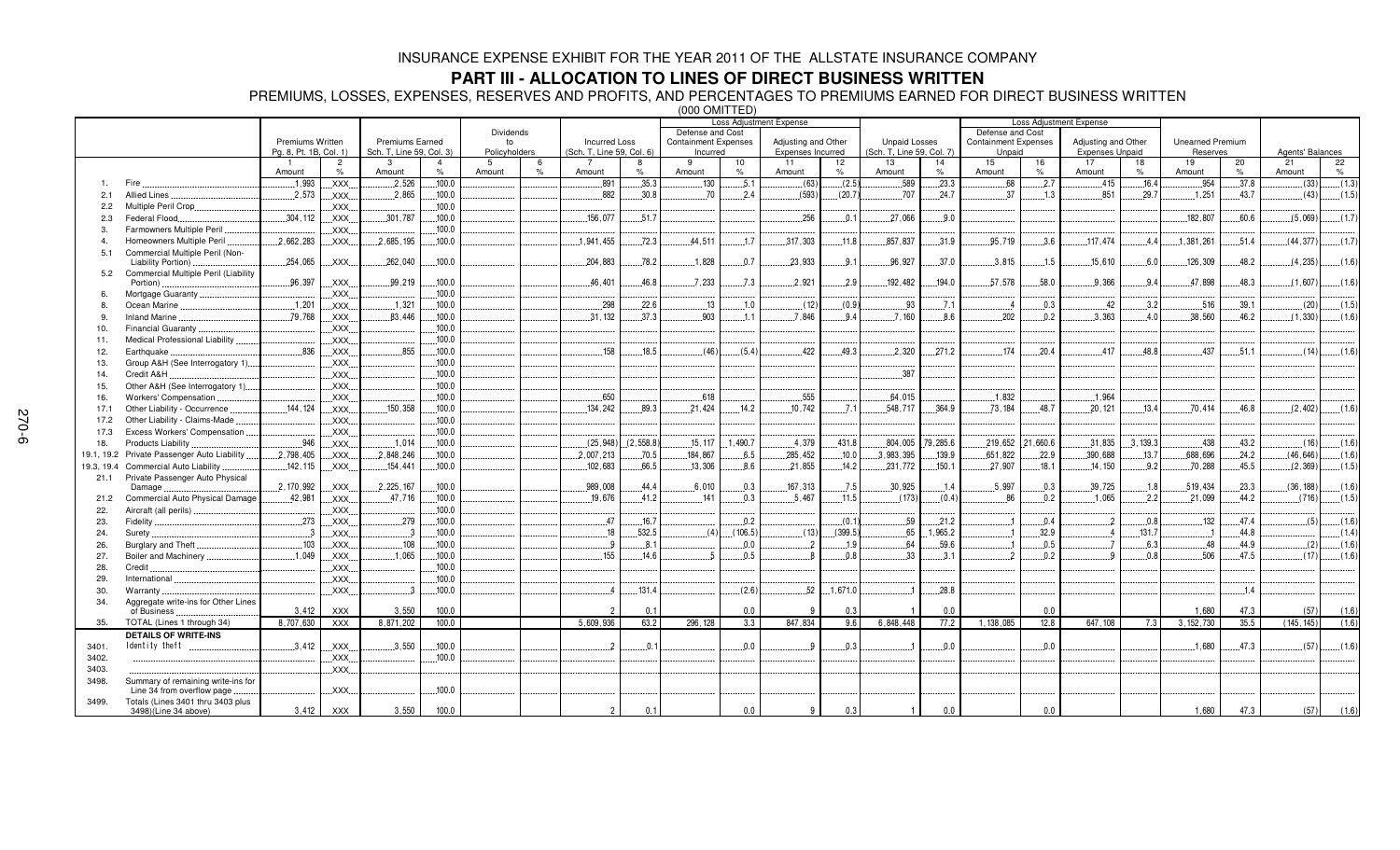### **PART III - ALLOCATION TO LINES OF DIRECT BUSINESS WRITTEN (Continued)**

PREMIUMS, LOSSES, EXPENSES, RESERVES AND PROFITS, AND PERCENTAGES TO PREMIUMS EARNED FOR DIRECT BUSINESS WRITTEN

(000 OMITTED)

|                |                                                               |                           |               |                   | $1000$ VIIII I LUI | <b>Other Underwriting Expenses</b> |       |                           |            |                   |            |                                 |                |
|----------------|---------------------------------------------------------------|---------------------------|---------------|-------------------|--------------------|------------------------------------|-------|---------------------------|------------|-------------------|------------|---------------------------------|----------------|
|                |                                                               | Other Acquisitions, Field |               |                   |                    |                                    |       |                           |            |                   |            |                                 |                |
|                |                                                               | Commission and Brokerage  |               | Taxes, Licenses & |                    | Supervision, and Collection        |       |                           |            | Other Income Less |            | Pre-Tax Profit or Loss          |                |
|                |                                                               | Expenses Incurred         |               | Fees Incurred     |                    | Expenses Incurred                  |       | General Expenses Incurred |            | Other Expenses    |            | <b>Excluding All Investment</b> |                |
|                |                                                               | 23                        | 24            | 25                | 26                 | 27                                 | 28    | 29                        | 30         | 31                | 32         | 33                              | 34             |
|                |                                                               | Amount                    | $\frac{9}{6}$ | Amount            | $\%$               | Amount                             | $\%$  | Amount                    | $\%$       | Amount            | $\%$       | Amount                          | $\%$           |
| $\mathbf{1}$ . | Fire.                                                         | 363<br>436                | .14.4<br>15.2 | 63<br>65          | .2.5<br>2.3        | 189<br>193                         | .7.5  | 154<br>.201               | 6.1<br>7.0 | .31<br>16         | 1.2<br>0.6 | .830<br>.1,628                  | .32.9<br>.56.8 |
| 2.1            | Allied Lines                                                  |                           |               |                   |                    |                                    | 6.7   |                           |            |                   |            |                                 |                |
| 2.2            |                                                               | .45,008                   | 14.9          | .5,936            | 2.0                | 14                                 | 0.0   | .10,797                   | 3.6        | $\overline{2}$    | 0.0        | 83.701                          | 27.7           |
| 2.3<br>3.      | Federal Flood<br>Farmowners Multiple Peril                    |                           |               |                   |                    |                                    |       |                           |            |                   |            |                                 |                |
|                | Homeowners Multiple Peril                                     | .300,875                  | .11.2         | 55,924            | 2.1                | 162.813                            | 6.1   | 87.792                    | 3.3        | 26.531            | 1.0        | (198.949)                       | (7.4)          |
| 5.1            |                                                               | .36,512                   | 13.9          | .5,839            | .2.2               | .19,975                            | .7.6  | .19,623                   | .7.5       | .2,671            | .1.0       | (47, 883)                       | (18.3)         |
| 5.2            | Commercial Multiple Peril (Liability Portion)                 | .10,343                   | .10.4         | .1,792            | .1.8               | .5,011                             | .5.1  | .6,751                    | 6.8        | .493              | .0.5       | .19,260                         | .19.4          |
| 6.             |                                                               |                           |               |                   |                    |                                    |       |                           |            |                   |            |                                 |                |
| 8              |                                                               | .327                      | .24.7         | .25               | .1.9               | .171                               | .12.9 | .133                      | .10.1      | .46               | .3.5       | .413                            | .31.2          |
| 9              |                                                               | 10.561                    | 12.7          | 1.755             | 2.1                | 6.287                              | 7.5   | .3.991                    | 4.8        | 600               | 0.7        | .21,570                         | .25.8          |
| 10.            |                                                               |                           |               |                   |                    |                                    |       |                           |            |                   |            |                                 |                |
| 11.            |                                                               |                           |               |                   |                    |                                    |       |                           |            |                   |            |                                 |                |
| 12.            | Earthquake.                                                   | .100                      | .11.6         | 19                | 2.2                | 68                                 | 7.9   | .29                       | 3.4        | 9                 | .1.0       | 115                             | .13.4          |
| 13.            |                                                               |                           |               |                   |                    |                                    |       |                           |            |                   |            |                                 |                |
| 14.            | Credit A&H                                                    |                           |               |                   |                    |                                    |       |                           |            |                   |            |                                 |                |
| 15.            |                                                               |                           |               |                   |                    |                                    |       |                           |            |                   |            |                                 |                |
| 16.            |                                                               |                           |               |                   |                    |                                    |       | .987                      |            | (25)              |            | (2,834)                         |                |
| 17.1           |                                                               | .8,323                    | .5.5          | .3,166            | .2.1               | .8,601                             | .5.7  | .9,256                    | .6.2       | .668              | 0.4        | (44, 728)                       | (29.7)         |
| 17.2           | Other Liability - Claims-Made                                 |                           |               |                   |                    |                                    |       |                           |            |                   |            |                                 |                |
| 17.3           |                                                               |                           |               |                   |                    |                                    |       |                           |            |                   |            |                                 |                |
| 18.            | Products Liability                                            | .176                      | .17.4         | 19                | .1.9               | 62                                 | 6.2   | $.111$                    | .10.9      | (300)             | (29.6)     | 6,797                           | .670.3         |
|                |                                                               | .323,674                  | .11.4         | .64,079           | .2.2               | .180,452                           | 6.3   | .137,421                  | 4.8        | 27.777            | .1.0       | (307, 134)                      | (10.8)         |
|                | 19.3, 19.4 Commercial Auto Liability                          | .14,765                   | .9.6          | 3.843             | .2.5               | .5,309                             | 3.4   | .18,689                   | .12.1      | (196)             | (0.1)      | (26, 206)                       | (17.0)         |
| 21.1           |                                                               | .250, 175                 | .11.2         | .49,657           | 2.2                | .140,858                           | 6.3   | .113,714                  | .5.1       | 24,438            | .1.1       | 532,869                         | 23.9           |
| 21.2           | Commercial Auto Physical Damage                               | .4,540                    | 9.5           | .1.017            | .2.1               | .1,651                             | 3.5   | .5,289                    | .11.1      | (8)               | 0.0        | .9.927                          | .20.8          |
| 22.            |                                                               |                           |               |                   |                    |                                    |       |                           |            |                   |            |                                 |                |
| 23.            |                                                               | 33                        | .12.0         | 6                 | .2.1               | .12                                | 4.2   | 22                        | .7.9       |                   | (0.1)      | .158                            | 56.9           |
| 24.            |                                                               |                           |               |                   |                    |                                    |       |                           |            |                   | (4.0)      |                                 | .69.5          |
| 26.            |                                                               | .14                       | .12.9         | $\overline{2}$    | .2.3               | .5                                 | 4.5   | 10                        | .9.5       |                   | 0.0        | 65                              | 60.8           |
| 27.            |                                                               | .114                      | .10.7         | 22                | .2.0               | 40                                 | 3.8   | .118                      | .11.0      | (1)               | (0.1)      | 601                             | .56.4          |
| 28.            | Credit.                                                       |                           |               |                   |                    |                                    |       |                           |            |                   |            |                                 |                |
| 29.            |                                                               |                           |               |                   |                    |                                    |       |                           |            |                   |            |                                 |                |
| 30.            | Warranty                                                      |                           |               |                   |                    |                                    |       | 6                         | .197.9     | $\cdot$ 3         | .93.5      | (57)                            | (1,804.4)      |
| 34.            |                                                               | 387                       | 10.9          | 82                | 2.3                | 221                                | 6.2   | 162                       | 4.6        | 44                | 1.3        | 2,730                           | 76.9           |
| 35.            | TOTAL (Lines 1 through 34)                                    | 1,006,725                 | 11.3          | 193,311           | $\overline{2.2}$   | 531,934                            | 6.0   | 415,257                   | 4.7        | 82,797            | 0.9        | 52,874                          | 0.6            |
|                | <b>DETAILS OF WRITE-INS</b>                                   |                           |               |                   |                    |                                    |       |                           |            |                   |            |                                 |                |
| 3401.          |                                                               | 387                       | .10.9         | .68               | .1.9               | .221                               | 6.2   | 162                       | .4.6       | 44                | .1.3       | 2,744                           | .77.3          |
| 3402.          |                                                               |                           |               | 14                |                    |                                    |       |                           |            |                   |            | (14)                            |                |
| 3403.          |                                                               |                           |               |                   |                    |                                    |       |                           |            |                   |            |                                 |                |
| 3498.          | Summary of remaining write-ins for Line 34 from overflow page |                           |               |                   |                    |                                    |       |                           |            |                   |            |                                 |                |
| 3499.          | Totals (Lines 3401 thru 3403 plus 3498)(Line 34 above)        | 387                       | 10.9          | 82                | 2.3                | 221                                | 6.2   | 162                       | 4.6        | 44                | 1.3        | 2.730                           | 76.9           |
|                |                                                               |                           |               |                   |                    |                                    |       |                           |            |                   |            |                                 |                |